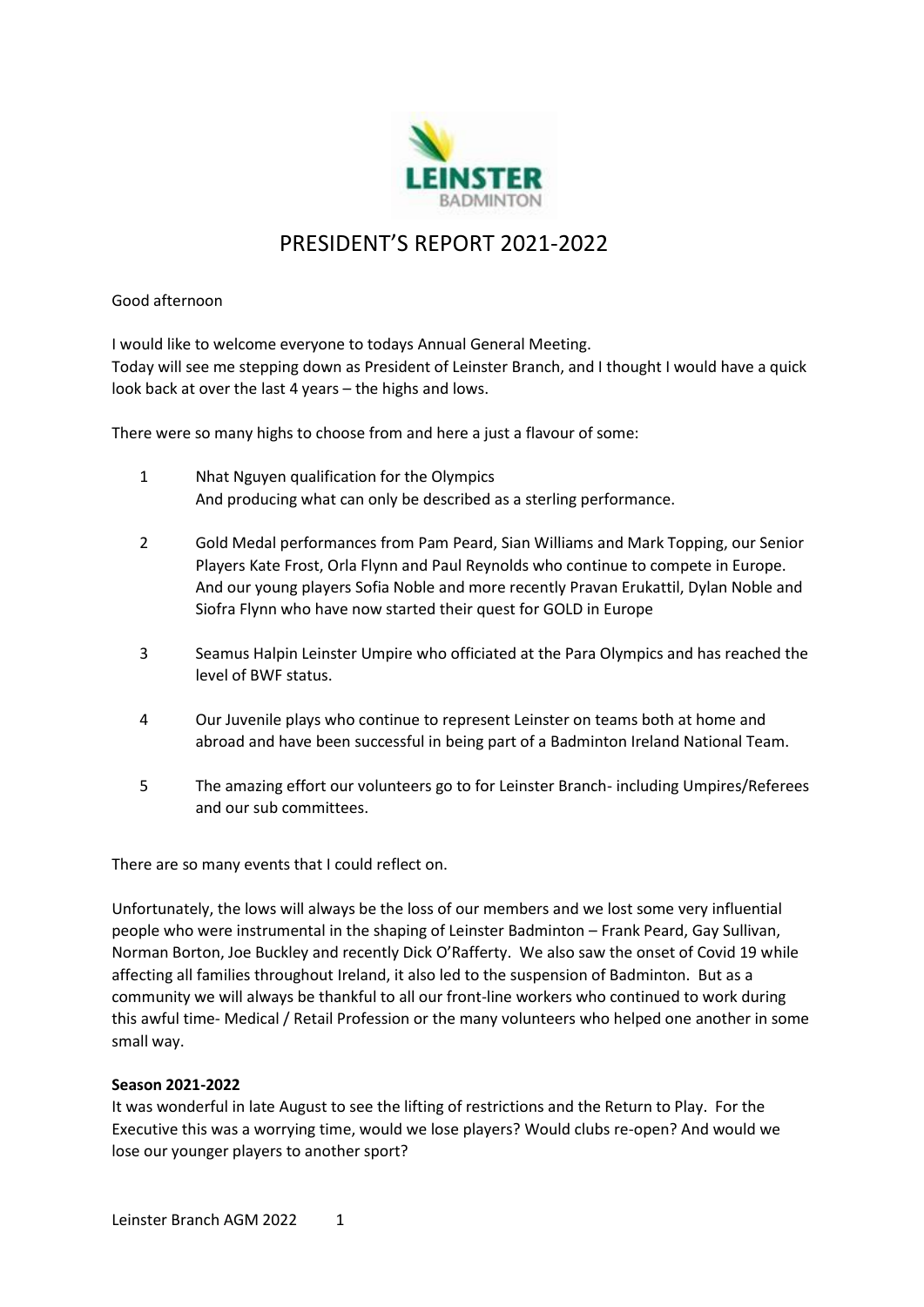But the good news we did see a return to play while slow in the beginning it is now continuing to increase on a monthly basis. Our young players have returned in numbers and over the last few months to see the competition between the Underage Inter Counties has been great.

## Finances:

For Leinster Branch, Finances have always been a concern especially during Covid Time, but thankfully with grants secured from Sports Ireland (through Badminton Ireland) in April 2021 they have been a welcome relief for the Branch especially at a time when very little revenue was coming into the Branch our Treasure will cover this is more detail.

## **RIP 2021 – 2022**

Every season will see the passing of many people from the Badminton World in Leinster, we don't always get to hear of their death in the Office, but Leinster Branch will continue to remember everyone who has died during the year.

## *Christy Gannon*

After Christmas saw the death of Christy. Christy not only one of our Senior Players, after his retirement from the Gas Company he became the face of Whitehall Road. It was always said by many a player and parent if you needed that early morning 'cuppa' Christy was your man. Like Dick, Christy would be seen in the seating along with Mary cheering on both Niall and David and later their grandchildren.

#### *Terry Young*

Terry was husband to Francis, and both would be seen in the early days of Baldoyle helping both in the hall and bar.

We also saw the passing of John Bridgeman husband to the late Marie Bridgeman who worked for many years in Baldoyle.

Also, the sad passing of Pat Denihan husband to Jean former manager of Baldoyle. Pat provided on many occasions the music in the bar after finals of the league and cups or the over 35s.

#### **Teams & Players**

As I mentioned it was great to see the return of many payers. Our Leinster Players continue to make strides in Europe and UK. Many of our players continue to make the Badminton Ireland Teams, while also representing themselves in many of the competitions in Europe and UK. This season saw our juvenile players compete and achieved great results at the Badminton Ireland Senior Nationals and Underage Nationals.

Sofia Noble Neasa Flynn Siofra Flynn Michelle Shochran Nicole Joy Scott Guildea Dylan Noble Sean Patrick Lureta Vincent Pontanosa Pranav Erukattil

Our Senior ladies Jenny King & Orla Flynn played against Kate Frost and Moya Ryan in the Ladies Senior Nations in what can only be described as an epic match with Jenny & Orla winning out.